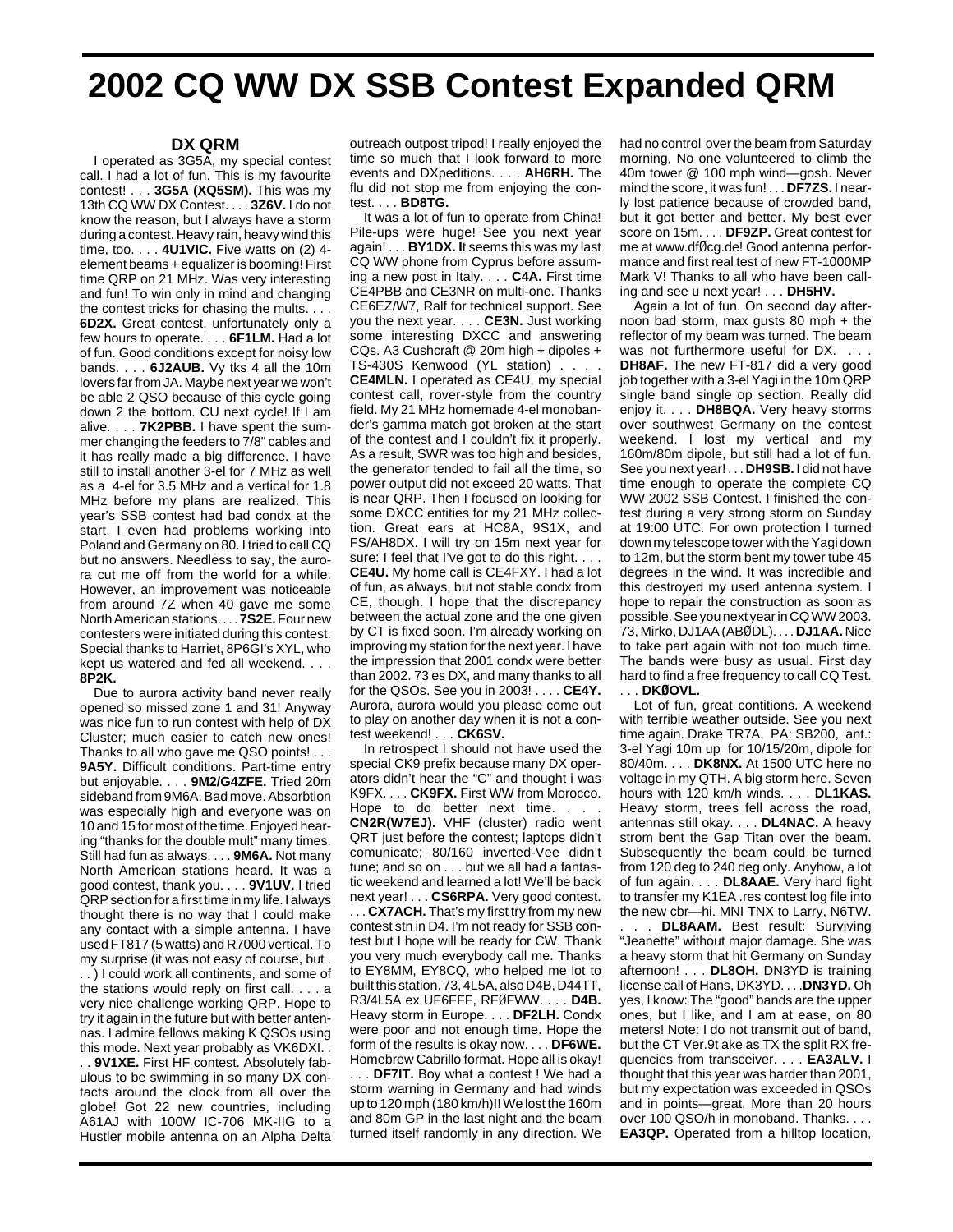948m high and 15km from the Mediterranean coast. I had to work a whole lot harder this year to get a similar score to last. Very difficult to maintain running. The vast majority was search and pounce. Worked 8N1OGA for #261 from the mobile. Loved it! . . . **EA5ON.** Great activity on this band, since 21100 to 21450, no place to call, signals are more than 9+20. I like this contest more each year, bt 73. . . . **EA5YJ.**

This is the first time I participate in CQ WW SSB Contest. . . . **EC1DLG.** It has been a great contest. We tested a new antenna for the club (6- el Yagi). SWR 1:1. Good openings to the east and we have a lot of fun working us in the Sunday afternoon. We remembered all the other contesters when we were having dinner on Saturday afternoon eating a special typical meal by EA2MQ. Our special thanks to EA2ANW and his wife who lent us the place for the antenna. See you next year. . . . **ED2WWW.** Had a great time and got a personal best. Stations were wall to wall for most of the time and it was hard to keep a run going with QRM. . . . **EI4CF.** In this contest I did not give any signal report unless specifically asked by other stations. I took this action because (1) the signal report is almost always 59; (2) my software logs 59 sent and received by default; (3) the same thing happens on all contest logging software; (4) you do not cross-check signal reports; (5) no signal report is needed on QSLs for ARRL awards. In these circumstances, signal reports have no value, meaning, or significance. Can I ask you to amend the rules to make the exchange (not the logging) of signal reports optional—at the discretion of the operator. I accept that in not sending signal reports, I am liable to penalty or disqualification. If I am penalised or disqualified, I will expect you to give a precise reason. If the reason is simply that I infringed the rules, I will also want to know why you do not disqualify or penalise operators who break other rules. For example, those who do not exchange or give their callsign in every QSO. If I am not disqualified, I will assume that all signal reports may be assumed to be 59(9) unless otherwise notified during a CQ WW QSO. Thank you for considering these comments. This entry is not to be classed as a checklog under any circumstances. . . . **EI5DI.**

First time single band on 80m with new antenna. We had some bad weather here, and also I had some hardware problems, but enjoyed the contest. . . . **EI8IR.** Great contest. Worked lots of new countries. 10m was hopping! . . . **EI9ES.** Good contest! . . . **ER1OM.** It was our first CQ WW DX Contest. We enjoyed the party very much. Thanks to everybody who made a contact with us. Hope to meet you next year. . . . **EW8ZZ.** Nice contest. Just have some problem with my 14/21m antennas. . . . **F2JD.** Nice contest. A monoband DXCC on a weekend, not too bad. . . . **F5JY.** I had to stop the contest on Saturday because I had a very bad pain in my back. . . . **F5RAB.** Working conditions: K2 from Elecraft + amp at 80 watts output, antenna = 2×20m doublet at 10m high. Good contest as usual. I worked most stations I

can hear on high bands, but much more difficult on lower bands. Many DX stations seem to have problems with their RX. It is not sufficient to have large antenna and high power; good ears and good RX are also important. . . . **F6FTB.** Heard on the air: "I have the sugar; give me the rest." . . . **F8CFE.** Nice contest with a lesson learned: A good antenna, not only two wires in the attic, should really be helpful! An urgent project now. . . . **F8DFN.** Best effort from zone 8 with an all band Butternut vertical. . . . **FS/AH8DX.**

Very high winds forecast for Sunday so I wound my antennas down to ground level on Saturday evening. Several trees were blown down overnight, one only 20m from the shack, but no aluminum was damaged. However, at 06.00 on Sunday just as the band opened the mains electricity supply went off with a bang as a tree went down into a nearby pole-mounted mains transformer accompanied by spectacular arcing. After an hour without electricity I decided to move station to a nearby house where there was still power. Got back on the air by 10.00 with a vertical antenna bu tmade a total of only 5 Qs when the power went off there too. Much gnashing of teeth! Normal supply didn't return for another hour and half. I operated the rest of Sunday with antenna at low height. Guess all this is a good enough excuse for the poor score? . . . **GØAEV.** Enjoyed the contest and felt I did better than in any previous CQ WW contests. Conditions were good for the higher bands but 40 metres was solid QRM plus bad use of the CW section. Suggest miss it out in future! . . . **GØMRH.** Great contest but suffered with storms and losing my voice. Just wait til next time ! Great to hear everyone having so much fun on the bands. . . . **GØMTN.** This was my first contest and I had a fantastic time and plan to indulge further in contesting. . . . **GØVXE.** For a QRP station max 5 watts o/p with simple aerials together with an age handicap of 80 years! I still found it a challenging and rewarding contest. Minimum of 12 hours operation. Many thanks. . . . **G3FNM.**

Had to abandon at 04:00 Sunday morning, as 80 mph winds would have brought down 110 ft. vertical. Felt "blind" not using the DX Cluster! . . . **G3UEG.** FT-1000MP + Ten-Tec Titan; IC-735 + Dentron MLA-250010; 15, 20m 4-el monobanders; 40m 4 square; 80, 160m inverted-L. Part-time operation, 30 hours in total. High winds were forecast and we had a 76 mph gust, then the power went off. Power was restored two hours later. Some parts of the country had no power for six days. . . . **G4BUO.** Had to use FT-817 when main rig failed. Hard work but enjoyable. Of course, its the other station doing the work and I would like to thank them for persevering with me software—SD V9.86 and SD check V9.86, author <paul@ ei5di.com>, <http://www.ei5di.com>. . **G4DDX.** Band condx were excellent with

some amazingly strong signals. The WX took its toll here in the UK. Storm-force winds in excess of 90 mph caused some structural damage to my house. I lowered the antennas to 25 ft. and attempted to keep going. It

wasn't safe outside! . . . **G4F.** Terrible storm caused too many problems to continue. Have a checklog. . . .**G4UJS.** Great fun but hard work as single operator. . . . **G4Z.**

Much better propagation than from my home QTH in N. Scotland. As usual, the best SSB contest of the year! . . . **GD6IA.** First time for me. Only operated on the Sunday with a few breaks. Enjoyed the contest very much. Rig was TS-450 and Delta Loop with top at 9m. Looking forward to next year. . . . **GI4SJQ.** Running barefoot as amp was broken. Beam swinging wildly in force 8 gales. Voice keyer works on other rig which was hit by lightning! Sore throat. I'll do CW in future. Chose to go assisted, not low power to up my country count. . . . **GJØNYG.** 10m band only, see other files for other bands. . . .**GMØB.** 20m is hard work with 5 watts ! Too many big guns and not enough space. . . . **GMØIIO.** We enjoyed the contest although short of operators due to various circumstances. Worked 99% of contest as search and pounce. . . . **GM2T.** Heavy rain and gales flooded the contest site, and my entry had to be aborted this year. . . . **GM3YOG.** At no time did power input exceed 1 watt. . . . **GM4ELV.** Thanks for running the contest. . . . **GM4HQF.**

Our first multi-multi effort as a group and great fun was had by all! A few minor problems with computers/software, stray RF, and the balun on the 10m beambroke on Sunday morning, necessitating a quick repair. It was generally agreed that our report card should read "a good effort but could do better." Roll on next year! . . . **GM5A.** My first SOAB from home in this event. it will be very hard to consider a single band entry ever again! Fantastic experience. Now if CQ could just arrange for some good propagation. . . . **GM7V.** Where do I start! Finished K2 a couple of weeks ago, so thought I would enter QRP section. Weather forecast was for severe gales so I lowered tower to 25 ft. before dark on Saturday, thereby losing 160 & 80. Met office was right for a change and winds gusted to 90 mph! Lost 20 metre reflector and the Butternut. Bit despondent (!) but plodded on using 15 & 10. Conditions pretty fair (I think) but calling CQ a real turn off! Anyway, enjoyed the contest but not the clearing up today! Hitting 73 soon, so bit tired! Let's hope WX okay for the CW leg. PS: Forgot to mention 5 hours of power cuts and tree blown down—exciting, eh? . **GW3JXN.** The southern UK was hit by storm-force winds over the weekend, reaching 100 mph in parts. Several people were killed and there was many \$1000s of damage, so this was not a good time for serious contesting! Here I use a crank-up tower, so was fortunate to be able to lower it during late Saturday evening before the storm reached us. However, this meant that my antennas were only around 20 ft. above ground level and they remained there from around 20:00 Saturday through to the end of the contest. I also lost my 80m sloper and 160m antenna (the tower is shunt-fed for Topband). A temporary 80m dipole in a nearby tree survived the storm, although the tree itself lost some branches! . . . **GW4BLE.**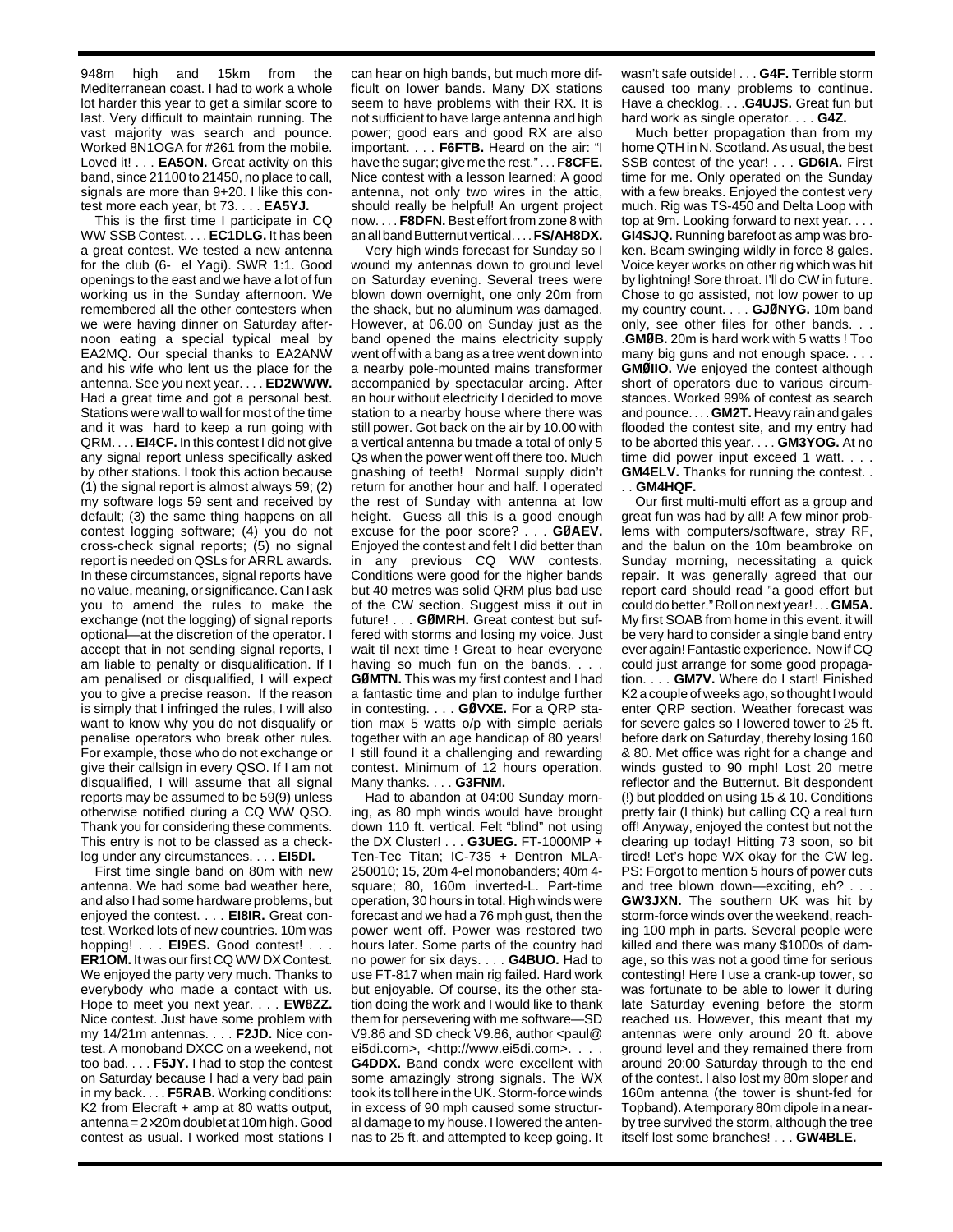Storm damage meant very limited operation. . . . **GW7X.** Was good contest; beat my last year score! . . . **HA3LN.** First try CQ WW from central Europe. Better than expected. W's on 10 helped a lot. . . . **HB9AAP.** My first CQ WW SSB Contest. . . . **HB9HFM.**Excellent conditions. . . . **HC1JQ.** Our new team slogan: "vaya con diez." . . . HC8A. Conditions could have been better. See you from a different QTH next year! . . . **HI9X.** It was really fun. . . . **HLØCAC.** Rough going with a dipole and IC-706 barefoot, hi. Will have a beam next time. First contest from SE Asia. A big difference from other countries I have operated from (TJ1AW, T5CT, SVØCT, G5BAU, GC5BAU, K4PHY/YV5. A lot of fun as always! . . . **HSØZDR.** Beautiful way to experience a wonderful teamwork. We've just landed on contest planet. See you next time! . . . **I3GWE.** Fine again, many participants on 80 meters. Hope to see all of them again next time. . . . **IC8POF.** I didn't sleep during Friday. I had to sleep some hours just few hours after the beginning of the contest. I am few dozen points over the actual 20m African record. i hope my mistakes don't put my score under it! I always say that I have to sleep during Friday, but the field day location on Lampedusa Island doesn't permit rest because you always have to work before the contest and after the contest for building and dismantling all antennas. We need permission to leave all antennas and towers up. Lampedusa Island is the QTH with most of hardware work in the last years and is continuing in that. . . . **IG9A.**

First effort from a 3 point land (IG9 ). A lot of work to do since it was a real DXpedition. Nothing was there when we arrived and nothing was up Monday after the contest. Thanks to Fabio IT9GSF (IG9A), Angelo I2ADN, and my YL Silvia for their help. Unluckly , due to local problems I have been forced to use a vertical (20m high with some 100 radials). Big antenna but surely not the best for the rock ground of Lampedusa. Not enough space for good RX system . . . . **IG9V.** Enjoyed very much this test on 10m with unexpected better propagation in spite of forecasts. . . . **IK4AUY.** Wkd only 15.0 hrs. Very good propagation from JA and K/W, my antenna only Yagi 6-el. . . . IR4R. First attempt to build a M/S contest station in Sicily. It will be a school for new contesters. Thanks to Fabio, IT9GSF, for his help. . . . **IR9U.** Very good propagation, nice contest. . . . **IZØBVU.** Lot of fun even with just a homebuilt 2-el Yagi fixed to USA @ 20m. See you next year with (hopefully) a more performance setup and some more operating hours. . . . **IZ4AFW.** It was fun in spite of antenna and rig problems and a few power failures! . . . **J37LR.** All in all a great contest, but we see room for improvements. Our target was 10 million. We missed it, but we are already working for next year! We want to thank Manos, SV9ALJ, and all the OMs in Crete for their great help and hospitality. CU next year. (Bob, I2WIJ, on behalf of the 2002 J49Z team). . . . **J49Z.**

This year Saturday calm down, but Sunday is poor, not grow up. hi! . . . **JA1BUI.**

Nice QSOs. Nice contest! . . . **JA4ESR.** Enjoyed Multi-Two category. More efficient than multi-multi, hi. Bands are good but need improvement for low bands. . . . **JA6ZPR.** We enjoyed big pile-up to me in the good condx. . . . **JA7YRR.** Due to work over the weekend, I was a part-timer for WW SSB. Vy disappointing! Hope to do my best in CW for a full-time effort. . . . **JA8RWU.** This is my every year entry into WW DX contest. Really, I enjoyed it very much. Thank you. . . . JE1PJR. I QRV on 80m single band. Japanese 75m phone band is very narrow, so I could not call CQ because of many Japanese station's QRM. I desire many USA stations to call CQ outside of JA band and QSX JA band. I attach a photograph of my homebrew fishing rod antenna and my shack. . . . **JE1SPY.** It is great coming back after all 4 years. It's fun. . . . **JE6ZIH.** 21 MHz band is good propagation, but my antenna is only dipole and power only 50 watts. . . . **JF3IYW.** Many thanks for the QSOs! I used only hand-made wire antennas However the conditions were not good comparing the last year I enjoyed a lot in high bands. . . . **JF3KQA/1.** Operating time was limited both days due to work. The maximum output power in the contest was 5 watts. . **JR1NKN.** Condition was still good for 10m band. . . . **JR1WYV.** I enjoy contest under limited situation. . . . **JR4QZH.** This is my first contest. . . . **JT1CN.**

Limited time to participate. Conditions on 28 were great, fairly poor with no path to Europe or Middle East. Polar absorption seemed high. I was overjoyed to find 8 new ones for DXCC in the contest. I used Writelog Ver10.36G. First time i've tried Writelog easy to use, intuitive, good to have Win software that's good. . . . **KH6/K1ER.** Could only get on for a few hours, but still had fun! . . . **KH6/WA2HFI.** Eight of us came together to share the weekend with KL7Y for his last contest of this world, in a place that he loved to be. None of us, nor our sport, will ever be the same without him. Vaya con dios, Danno. . . . **KH7R (KH6ND).** Managed to get 15 meter antennas built and up in time for the contest by Friday afternoon. Then took them all down afterwards, but should be easier to do next time if I try it again next year. . . . **KP2A.**Tnx to NP4Z for the use of his station. . . . **KP3Z (NP4Z).** Many thanks to LU1IV for lend me his station. Not propagation with Europe, thunderstorm during two days and lost electricity for 3 hours. Not good score. . . . **L21I.** Our goal was to improve over last year, but soon realized it would bevery difficult because of aurora the first day. After day 1 we had 50% less Qs compared to 2001! We recovered some in day 2, but did not make it. This year we also had an antenna on 160 (tuned 17m tower with TH6DXX on top) and it is the main contribution to more mults this year. Anyway, great fun with lots of excellent operators. See you next year! . . . **LA2Z.**

No good conditions here in north Norway. I think it was too much aurora. . . . **LA9AU.** Only a few QSOs because some non-hamfriends visited me and I showed them how is a radio contest. I believe we will have a new contester soon. . . . **LW8EXF.** Good to be back on air after a two year break. Had a good time. . . . **LX1KC.** My first time ever 5W QRP entry. Tough but a nice challenge for the little of time I had. . . . **LX1NO.** Due to the srong winds I had to make QRT before the end of the contest . Team a WWYC. . . . **LX7I.** Hard conditions on 40. As usual a lot of QRM but I had fun. . . . **LX9SW.** It was nice to kick LY9A's ass! . . . **LY7Z.** My first attempt and great fun. Next year I will try to tackle the contest more seriously. I was delighted to find such a high standard of operating. Must do something about my antenna; my CQ's weren't answered much. 10m was great but I have a TVI problem on that band. . . . **MØAFZ.** Low power section, Single Unassisted operator, 100 watts, no duplicates worked. . . . **MØBZK.** First time entry in this contest. Amazing 10m openings! I fear many ops are happy to leave an incorrect callsign in their logs. Festina lente! . . . **MØDDT.** What a weekend! The worst gales to hit the UK for over a year. Ran my FT1000MP MKV (low power, 100 watts) into my Cushcraft R6000 vertical for the whole contest which really hit my QSO rate. Saturday evening was fun and the last few hours on Sunday were very painful. Someone switched off 20m in the UK on Sunday evening! happy with my multiplierscore but disapointed with my QSO rate. Let's hope the winds are on holiday next year

so I can crank up the tower and go horizontal! Can someone please tell me why more and more stations work split in a contest? . . . **MØLSK.**

Many thanks to the members of the Crawley Radio Club whose hospitality was second to none. . . . **M2W.** Equipment: FTt1000MP, homebrew 4CX1000A linear (blew up on Sunday afternoon), homebrew 3-el Yagi at 62 ft., 5KVA Belle G09 petrol generator (used 44 litres of petrol), 4m packet link to home QTH in Saffron Walden getting internet DX Cluster spots. Quite some weather to be on an exposed hilltop for four days. I'd checked a few websites for wind speed predictions and was prepared, so I set up the tower at only 62 ft. and guyed it down very tightly. An ear infection kept my left ear blocked throughout the contest. On Saturday the rotator slipped and the beam swung around to the east by about 100 degrees, making pointing the antenna quite challenging. The storm really got rough on Sunday and I lost half of the reflector at about 10 AM; a fishing pole split. At about 2 PM the director spun around so it was nearly cross-polarised. At 3:45 PM on Sunday afternoon the power output of the linear dropped to 200W. There was a burning smell so I switched it off and went barefoot till the end of the contest. By Sunday afternoon the rotator was slipping badly; the thick scaffold pole I used is deeply scored. I just couldn't turn what was left of the beam. Even with just 100W, the antenna damaged (my signals must have been down by about 10–15 dB), and no way to turn it, I managed to work a surprising amount of good DX. Monday morning had a glorious sunrise, the sky was clear, bright winter sun, no wind, beautiful. I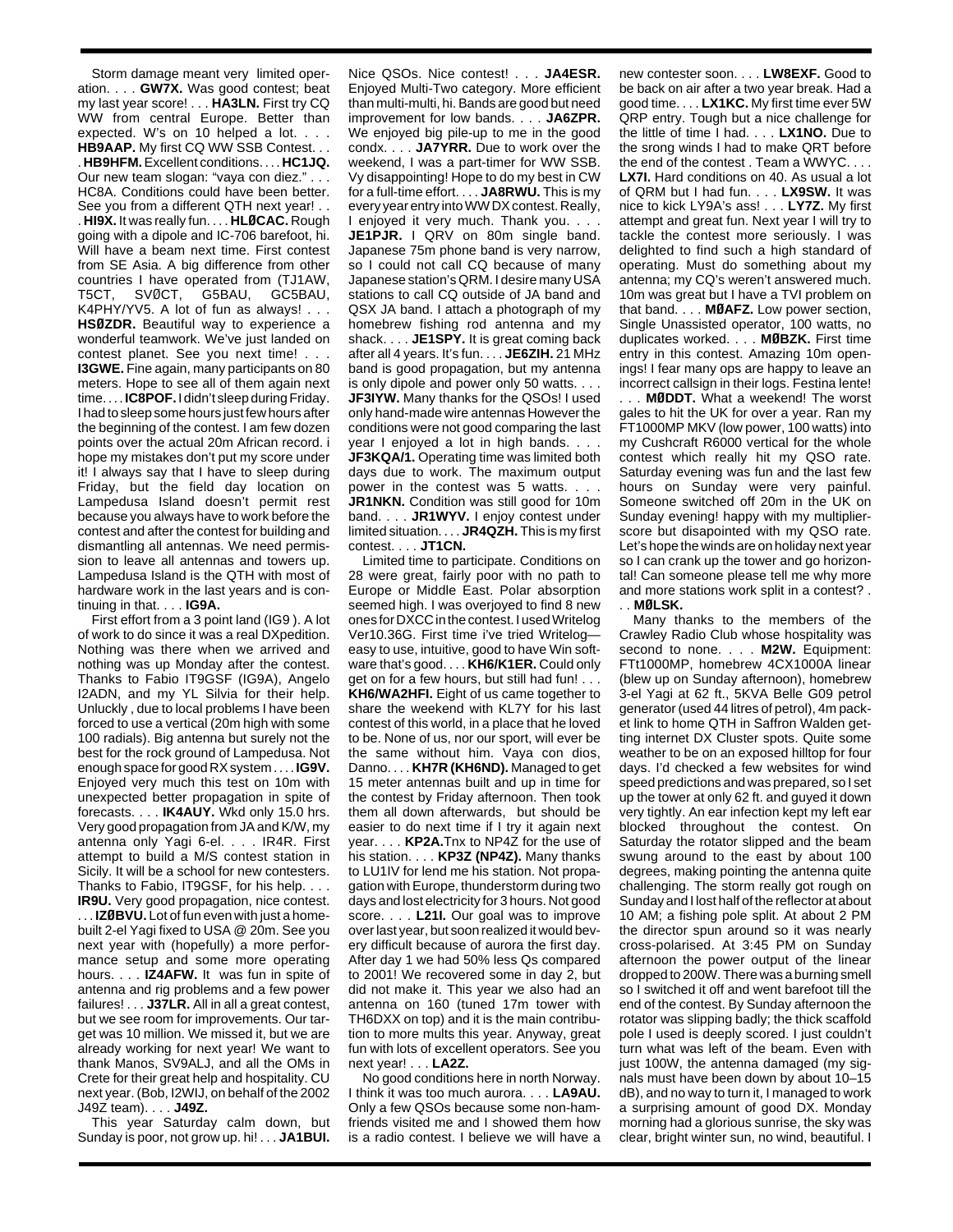took from 7 AM to 2 PM to tear down the station in a post-contest euphoric afterglow state of mind. . . . **M4R.**

Propagation good especially on 10m. Weather very bad here. Storms, 100 mph wind, so had to abort normal site antennas and amplifiers and use domestic QTH instead, 100W and wire antennas. . . . **M4U.** Winds forecast for 90 mph on Sunday meant that I decided to quit after just 23.5 hours operating, wind the towers down, and go home. A real shame, but maybe next year. . . . **M6T.** Problem with clock on the laptop running CT. We have adjusted the times in the log to be as close as possible to the correct time. This is the first entry in CQ WW for our club, so we hope you don't have any problems with this entry. . . . **M8C.** Heavy storm with more than 90 miles/hr! We had to repair all antennas over and over. On the way back home a truck crashed into the trailer and now I need a new car, a new trailer, and a new contest station (all tranceivers, Yaesu MP 1000 Mark V, linears, antennas, towers, computers, and so on). Anyway, a great weekend. . . . **MJ/DL1EK.** 90 mph winds made for lots of antenna fun! . . . **MUØC.** Wish the conditions had been better. Sure nice to use a single band. . . . **MUØ-FAL.** Very tough this year. I struggled to get heard over the congestion. Made up for a low Q count by getting more multipliers. Fun ended Sunday morning when the antenna was blown down. Can't wait for next year. You have to be mad to do SOSB on 40m! . . . **MW5HOC.** Good time, our plan, work very fine the new antennas in OA4O work excellent. . . . **OA4O.**

Unfortunately my omni broke Saturday morning. Got the old Drake line, which I didn't use since years, repaired it, and proceeded just for fun and to work some interesting countries as unlimited. . . . **OE2BZL.** Finally we are on the air again. RF in the keyboard did cost severalcontacts. CU all again on the air. . . . **OE2S.** TVI. What a pity. There was so much DX coming in on 40! . . . **OE5CWL.** Thanks to multi-2 we had fun on the 2nd station. The low bands have been great! Downside was that average points/QSO dropped significantly by 14% compared to last year. So did the score. . . . **OE5T.** Mr. Murphy beat us big time this year. . . . **OHØZ.** Lots of S&P in the beginning. Just when the band finally started to sound like opening up, complete darkness hit. Spent the third contest hour without electricity. Well, the awaited big runs never really got going; "lady A" had come home again from her most enjoyable WRTC vacation. Mults somewhat reasonable, but some 1600+ Q's missing. Big thanks to Martti, OH2BH, for giving me this opportunity to recall my niceCQ WW 20m SSB 1992 memories. Great station. Unfortunately not quite that great score this time, but the "hunger" is awakened again! CU in CQ WW 2002 CW from EA8! . .

.**OH2BH (OH2IW).** Got the flu. Voice not good for serious contesting! . . . **OH2BR.** I have worked TYØT twice, first 26 day maybe wasn't okay. Second QSO was 27 day at 0900Z, and isn't on log because my log program doesn't accept duplicate. . . . **OH2XF.**

The goals for this contest were just to have some fun and to try to test my new radio, computer network, and my new multiplier antennas and learn how to use them, and of course trying to work many of my old radio friends. My sore throat was not okay for long pile-ups, so a lot of S&P with the help of my voice keyer was the name of the game. The poor propagation also "helped" me in that respect. The weekend was very windy and I often realized that the wind torque had turned my main antennas off the correct direction. It seems that I'll need to figure out some kind of a brake for the main tower. Well, I heard on Sunday from PA7MM that they had force 12 winds blowing there. By Sunday the wind had calmed down in Finland. Saturday was way down from normal with poor propagation (A-index 44). I could not get any decent runs. I was mostly just S&P and searching for mults. KC1XX was heard just faintly on 80m in the morning but no QSO. Then I went to 40m and suddenly the SWR of the 40m beam skyrocketed and I had to change the band again. Odd enough, afterwards the 40m beam worked perfectly. Later when I was S&P on 20m I noticed that N2RM was only 59 + 5 dB when he should have been at least 30 dB over. Because the propagation was so poor it was nice to see that the DX Cluster worked fine almost all weekend. It really made my contest much more interesting. On Saturday there was only a one-hour period when the connection was lost. Later on Sunday we lost the connection at 18Z and it did not come back anymore. On Sunday the propagation improved a bit but it was not too good. Especially the JA's were not coming through at all. It was around 0720Z when I broke 1m points. In the afternoon we had some propagation to USA on 10m but the signals were generally lower than normal. In the evening we also had a brief opening on 15m. One highlight of the contest was when I heard one Italian operator (I cannot remember the call) on 40m calling his version of CQ by singing it in a funny way. Yes, he really was singing. I had to listen to him for a couple of minutes. Fortunately my VOX was switched off at that moment, as I was almost rolling on the floor with my eyes in tears! At 2146Z I finally reached 2m points, well before the end of the contest. The lower bands were just awful, and running 100W on 160m did not help at all. In this contest I had connected my radios first time with my computers. It was a lot of fun to grab the cluster spots without having to turn the VFO all the time. Earlier when I used only the cluster connection, CW keying, and nettsr-networking everything worked just fine. Then when I added the rig controls CT crashed more than ten times during the weekend. I'll have to test the radio connections in the future. In the next contests I will also try to test the band decoders to change the antennas automatically. Maybe it was just because of the poor propagation that made it was more difficult to break through the big pile-ups than before, but I also feel that the discipline of the callers has again gotten much worse. Many times the people were just calling and calling without listening. I also noticed some DX that gave their ID very rarely and when they did they were covered by the QRM. Well, this happens in almost every contest to some extent, but when I heard some stations working split or by numbers I quickly spun the dial with disgust. Overall I am satisfied because everything worked very fine and I did work the highest multiplier count ever in CQ WW SSB with such poor propagation. . . . **OH6NIO.**

Bad conditions (aurora) in Finland spoiled my contest, so the score is not what I was looking for. I tried my new antenna setup but still cannot say if it is better or worse than before. I noticed that DX Cluster has a tremendous meaning for this contest because it seems that there are only few who know how to use VFO. I was spotted in cluster only once and that was my only "pileup,"approximately 10 QSO's in a row—that is really not much. It seems that nobody is interested in working Finland anymore. Listening to my own voice (CQ) through DVS-2 made me frustrated. . . . **OH6NJ.**Lady Aurora was messing very much; missed many JA's. . . . **OH7C.** It was a "nice" hurricane on Saturday. . . . **OK1CAZ.** Excellent contest, but gale made troubles with my antennas. . . . **OK1DVK.** I am very lucky to be in this contest every year. . . . **OK1IF.** It was horrible run 40m with 100W and low antenna! . . . **OK1KT.** Nice opening on 10m band. . . . **OK1NR.** Acceptable Saturday, poor Sunday. Fifth attempt on 20m SSB and 300 less NA stations than the worst case! Big surprise was 21 (!!) VU stations. . . . **OK1RI.** Great 10m band opening for a few hours. . . . **OK1TC.** It was beautifull contest. We can make DX QSO with bad antenna. .

. . **OK2DU.** Due to wind storm net supply was interrupted and no full operating time was use. . . . **OK2EQ.** Very good contest and perfect operators. . . . **OK2SWD.**

My first CQ SSB contest. I'm just curious to see my UBN and NIL report. Best 73 to all organizers and checkers. . . . **OM1AW.** My first CQ WW contest in SO category. Very nice contest. . . . **OM2VL.** Started on 15m, but I lost my 15m quad the second morning in the biggest storm in the last decade. Had to limit my effort to 20m single band since low band antennas and 10m quad were blown down on Saturday! On Sunday had to leave the remaining quad off, wind all day, to save the rotor and so working USA on the back. After all, glad that I took part and not all my antennas were destroyed. CU next year! . . . **ON4APU.** Loved every minute of this great contest. Super FB conditions on 15m on Sunday. . . . **ON6CQ.** Enjoyed the lovely time I was on; frequently worked with 100 watts on a GPA antenna, but nice conditions sometime till next contest CW. . . . **ON6LY.** For the short time I work different new DXCC. See you in the next contest. . .

. **ON6OM.** Contesting is fun! . . . **OT2H.** Very hectic contest with wind speeds up to 90 mph! We had to make some flying repairs to the beams during the test. We had a lot of fun but are making plans to do some big effort next year as it will be our 30th CQ WW SSB! . . . **OT2L.** Looking outside during the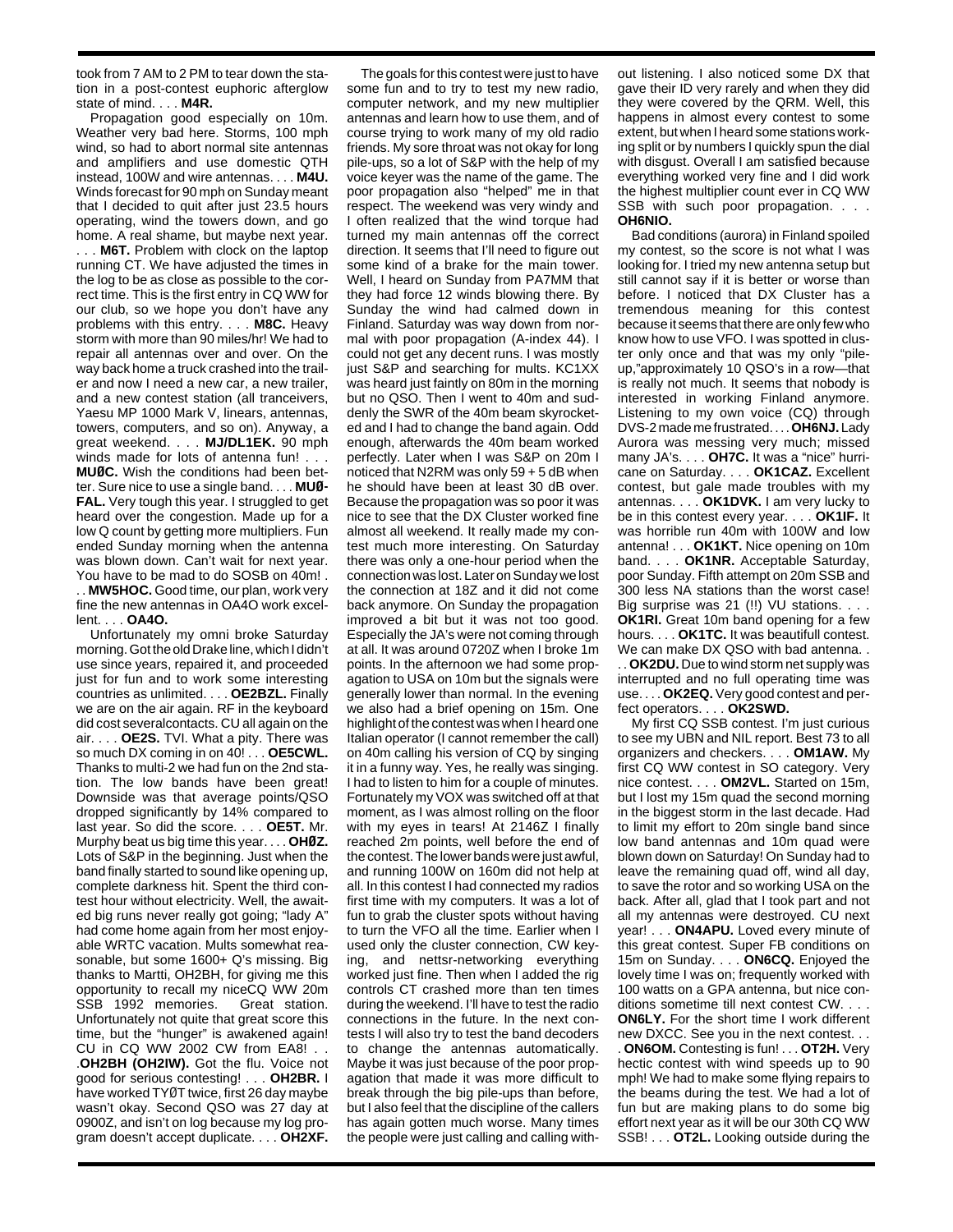contest during the peak of the storm (winds up to 120–130 km/hr.)was pretty scary, but no damage and everything went well. Thanks to all for a great contest. . . . **OT2N (ON6UQ).** Poor conditions, so the QSO total is pretty low. Not a single zone 37 station heard, nor seen on the cluster. . . . **OT2T.** We had to stop; heavy storm and antenna broke. . . . **OT2Z.**

Only on air to give OX3HX the multiplier since he did not expect to get zone 40 because of the condx. Such contesting is to noisy for me so I don't participate. . . . **OX3DB.** Poor condx. First 2 hours I could only get through to fewstations. But around 0300Z the condx became a little better. I got seven new ones so no complaining. Lots of noise from all sites. CU next year. . . . **OX3HX.** Condx were not the best. On Saturday the best openings were to far east. Sunday had the best openings to the west. However, still needed zones 1 and 3. Never heard the Pacific. So missing zones 1, 3, 19, 30, 31, 32, 34, 40. Funny thing, Sunday at 1154 UTC W2AX logged me as OZ8AE and asked for another OZ station. This was OZ8EA, but we could confirm that it was okay—hi. . . . **OZ8AE.** Just before I left for Aruba I discovered a computervirus that forced me to reload everything on my system. When I set up my station my transceiver didn't work. I had to borrow a non-contest radio from a local, to whom I am very grateful. Murphy still wasn't finished with me. During a band peak I had a rare power failure, causing many missed QSOs. My second week in Aruba went well and I got married there. I was saddened to hear that this was KL7Y's last contest. He will be missed. . . . **P40A.** A continuously increasing severe storm blew away the vertical just 12 hours before the end of the contest. . . . **PA/ZS6IR.**

Very good conditions. 10 m on Saturday wide open. Worked USA on 80 and 40 m (split frequency) for the first time in my ham life! (27years). . . . **PAØLSK.** Stormy weather mishaps with the antenna; almost hit by falling tile; lower score than hoped for; exactly 100 DXCC on 28 MHz did not beat my score from 2000. . . . **PAØMIR.** Big fun for the first time in this century! . . . **PAØNMH.** Strange, using N1MM logger with no cluster connected; loops, beverages, and a vertical did excellent job; stormy weather, but a nice score. Much QRM between 7054 and 7075 (our band goes to 7100). . . . **PA1TT.** It still is amasing how good the operators are on the DX side in just hearing my QRP signals. Thanks for this job. CU AGN next contest! .

. . **PA3ELD.**Bad weather in the Netherlands. Wind speed up to 80 mph. Could not use the FB13 antenna and Sunday at 1700 UTC had to fix the feederline broken in the wind. . . . **PA3FGJ.** Wind speed most times higher than QSO rate. The rain passed only horizontal. Glad we did guy the crank-ups or we would have had severe damage to the towers. . . . **PA7MM.**Big storm on Saturday night and Sunday. We did not turn the antenna. The wind was sometimes 90 to 100 mph. . . . **PA8MO.** Great contest. Good opportunity to work new DXCC countries. . . . **PA9KW.**

Great band conditions but awful weather

conditions with winds reaching 140 km in the Hague! Another good reason to stay indoors and play radio! . . .**PA9ZZ.** Single Operator, All Band, High Power (Assisted), under 21 years old. . . . **PX2W.** Very faith in my signal. Beautiful contest, but not good propagation on 15. . . . **PY3FOX.** My first single-op effort; very good conditions. The best of the best contests. . . . **PY3MM.** This would be my first log submitted for a contest. . . . **PZ5RA.** Two auroras during contest. It's too much for good result. . . . **RU1A.** We are all 15 years old. . . . **RZ9SWP.** It was a great fun. . . . **S51FB.** First SSB club activit. Great fun! See you next time. . . . **S55W.** It takes the mathematician to make such a "standard format"! . . . **S56A.** Last year more USA stations than now. . . . **S57M.** Poor conditions made 160 a real pain. Never again! Next contest another band! . . . **SM4F.**

This time I tried to operate on 40 meters and it was tough! I had been warned by Carlos, SM5KCO (ex-SMØKCO a.s.a CX7CO), but I needed some new countries for the 5B DXCC. I was not good enough to cope with the heavy QRM, which made me quite tired and therefore I slept more than planned. Total operational time abt 33 hours. The conditions were not optimal in my opinion or were my ears just not good enough in the QRM? So I did not do so well as hoped, but on the other hand everybody had the same QRM. I will come back in one month on 40 meter CW. Yes, I have been warned, but I am not a quitter. I have sisu, due to Finnish origin. My thanks to SM5KCO for valuable advise and letting me use his FT1000MP. Also my thanks to Vssterss Radioklub for their technical support. However, I wish to emphasize that during the contest, I was alone in the shack, operated the station myself, prepared the meals, cooked the coffee, and also overslept all by myself. A Finnish homemade linear with output 900 watts was used together with FT1000MP. Logging was made with TRlog 6.64. . . . **SM5C (SM5SIC)**. I can have some QSOs that the time is wrong. I forgot the Swedich winter time and change the computer time. . . . **SM5U.** No good conds., still lots of fun. . . . **SM6FUD.**

Broke 1 millon points barrier, but conditions were worse than in 2001. . . . **SP5DDJ.** Nice contest, but I have an antenna restriction. My antenna only W3DZZ. . . . **SP7FBQ.** Another nice contest. When finished I felt it worth the effort. . . . **SV1DKR.** I worked only Sunday and few QSOs on Saturday. Excellent propagation on 10m. . . . **SV1DPI.** Vy nice contest! . . . **SY8A.** Next year more countries/zones/contacts than this year. . . . **TA1BM.** Having visible northern lights three nights in a row doesn't help the conditions. We had problems with the dipole for 40/80, so hardly any mults there. Nice to get so many thanks from many stn. just for being onthe air. . . . **TF3IRA.** Could not take full part in the contest. Hope I can next year. As usual vy difficult to work lower bands onlow power. Have to get better antennas on the lower bands! Hope I made some of them happy with the mult. . . . **TF8GX.**. Operated portable from Quepos, Costa Rica. Used TA-33 beam and various wire antennas, two  $TS-570s$ , and one  $AL-811H$  amp.

**TI8/K4QFF.** Wow, good conditions. DXCC will be okay just after 7 hours run and mults operation on 15 m, TS-950SD + Alpha 91B + 5-el Yagi @ 18m. . . . **TM7XX.** Conditions were not so good (especially on 10m) as last year. By the way, my first CQ WW phone was in the year 1956 under callsign UA1KBB. . . . **U1BA.** Sorry, only part-time effort. Conditions were much worse here than in 2001. Hope to improve my results in the next year. . . . **UA9FM.** Very fantastic FB contest! 73! . . . US1MM. Nice contest, but bad conditions . . . **US5WMS.**

I worked this contest on the E-H antenna (two cylinders, 50 mm diameter, and 150 mm length plus matching box near the transceiver). Has anybody done it before? Sorry, but had no more than 18 hours free time for the contest. . . . **UT4EK.** With my low power and only one delta loop antenna CQ WW Contest is hard work. But anyway, I have a lot of fun and see you in 2003! . . . **UY7C.** No Europeans would turn antennas this way on 10 meters. Too bad for them! . . . **V73GOD.** Power failure for 5 hours Sunday AM and other commitments only allowed a part-time effort this year. . . . **VA3KA.** Great contest. Enjoyed the QSO opportunities. Looking forward to next year. Many thanks for updating the Cabrillo info. The log was manually created in the Cabrillo format. . . . **VA3TPV.** The KD3TB and KD3RF team joined by K3FMQ this year ran a field day type operation working from a motel room in rural Canada bringing up all antennas, radios, and equipment by car. Everything was set up and operating in 2 hours. The team traveled more than 2000 miles round trip over rural roads and with ferries to get to the location. First time contesting for K3FMQ. . . . **VE2/KD3RF.** On 80m it was a thrill to hear VK6LK long path and JF1IST, both with good signals. It was a delight to work them. . . . **VE2ZP.** I could only operate for 28 hrs but even with poor conditions I had lots of fun. . **VE3/VY2MGY.**

Very poor conditions at the beginning of the contest but Sunday more than made up for the slow start. This year was my personal best for the CQ WW thanks to the fine antenna farm at VE3SY. It was a pleasure to work 80 and 160m where I usually struggle to make only a few contacts. Thanks to all for the contacts. . . . **VE3BUC.** Some said, "You are mobile! Just unbelievable." . . . **VE3EDY.** Congratulations on a great score and welcome to Canada "Zulu Mary." . . . **VE3EJ.** CQ WW contests are load of fun. You never know who is going to call you! . . . **VE3JAQ.** Lots of QRN from snow static and limited to a dipole and vertical this year, but still had a lot of fun and nice to hear old friends I have met in over 50 years of contesting. Hope to be back again next year health permitting. . . . **VE4IM.** Poor propogation for JAs and Europe for my operating time slots of South American activity. . . . **VE4YU.** I wish SA stations were allowed to identify more often! . . . **VE5FX.** The usual plague of contesters north of 53 struck again—aurora and all the bad propagation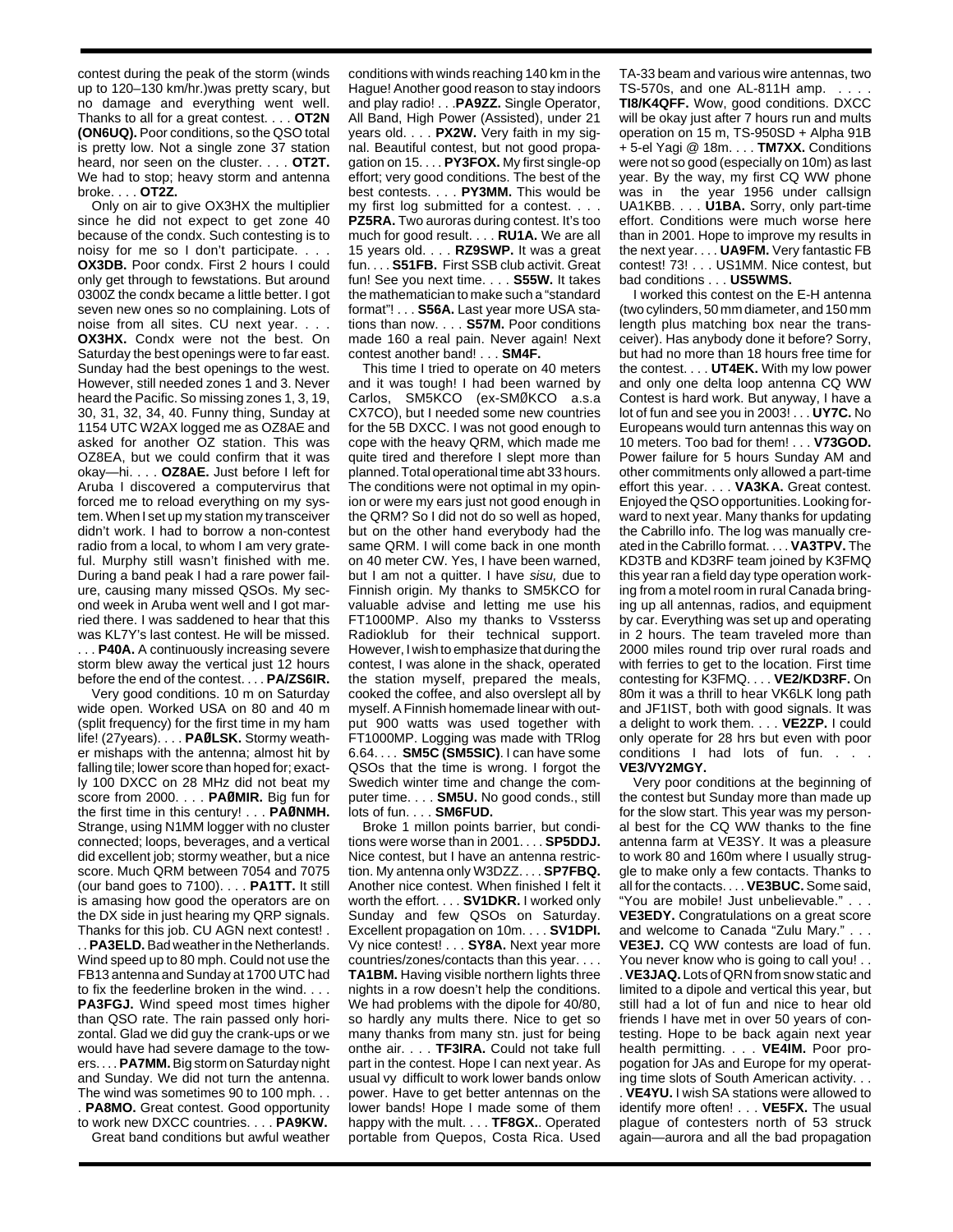effects that go with those light displays. In spite of that, we were quite satisfied with our results, and as always, in our happy group, tons of fun, jokes, beer, and operating time. .. **VE5RI.** We like the M2 catergory. Joseph, VE6PYJ, at 16 enjoyed the runs on 10 meters. He is becoming a steady operator. Started the contest with three people and finished with four. . . . **VE6FI.** Aurora made 20 meters non-productive for over half the contest. . . . **VE7AV.** Our first multi-op attempt. We had a great time! . . . **VE7OSO.**

This is my first entry in the contest as SO LP 15m. Conditions were poor into many areas. . . . **VE7UF.** Great fun. Would have liked to work all the contest, but work got in the way. . . . **VE9XA.** Great fun with the new M2 class. We vote for it for next year! . . . **VK1JDX.** I had the flu so log provided mainly for checking purposes. Always a great contest. . . . **VK1MJ.** Good start Saturday on all bands. Sunday hard work but really good contest. See you all next year. . . . **VK2FHN.** I received some contacts with incorrect reports from stations not sure what exchange to give. The exchange given was logged but the zone changed to reflect the correct zone. Really enjoyed breaking the Low Power record in VK. Sure hope my accuracy is good enough to retain enough points. Sunday was very poor with very bad propagation. Saturday morning was fantastic. . . . **VK3TZ.** QRPp is a great challenge but frustrating at times. I was happy with my results. Thanks for the event. . . . **VK3VP.** My first CQ WW submission. . . . **VK4BJD.** Thank you for another great contest. Conditions on 10 meters were very good. Local storms provided a challenge for me, with regular trips outside to judge the danger of lightning strikes to antennas. It unfortunately closed me down when propagation was good at times, but i would never miss the CQ WW. . . . **VK4EJ.** Very happy with the number of multipliers as the entire contest was S&P with a hy tower. . . . **VK4TI.**

Darn it! My usual target to get 3000 Q's and 4M points just missed out again! Thanks for the fun. . . . **VK5GN.** Very enjoyable contest. A bit slow early on but pretty good conditions generally. Look forward to next year. . . . **VK6ANC.** Best ever propagation, DX, weather. Easy personal best. . . . **VK8AA.** Hi all; enjoyed the contest although I lost my voice after a short while! Not used to flapping my gums into a microphone! Unfortunately, I will be away from home for the weekend of the CQ WW CW—grrrrr!! . . . **VK8AV.** First time that we participated in this contest from a DX site. We enjoyed it a lot. Never expected that the pile-ups were so big during the total 48 hours. A pity that we had less gain on 20 and 40 meters. The multiplier station had less power also. . . . **VP2MPA.** My first attempt in CQ WW. . . . **VU2SWS.** Enjoyed the contest, poor band conditions, TRX homemade. . . . **VU3DJQ.** Very poor propagation; every contact was "worked"! . . . **VY1JA.** Bands were not in good shape for this contest. I called and called and could not get anything going. Don't forget we are here. Point those beams north. I had fun anyway and looking foreward

to SS weekend. . . . **VY1MB.** First attempt at an allband effort from VY2. Looking forward to the next one with better antennas. . . . **VY2ZM.**

Disapointing no zone one stations on 10. . WH6O. Goal: make 100 countries and 300 QSOs—did 500! Good conditions and happy to be multiplier to so many. Saludos from Puerto Rico . . . . **WP3GW.**Despite early bad condx, best score ever! . . . **XE2AC.** Unfortunately I had a very bad antenna and lot of urban noise. I hope next time. . . . **XQ2PPA.** Highlight: calls from EA6DD, IH9P, A45XR, etc. Lowlight: the rotator didn't work, sore throat, and no QSO with zone 26! . . . **XU7ACD.** My transceiver is Yaesu-920. Max power in the contest is 100W. My antenna is R5 about 20m high above the ground. . . . **XX9AU.** First time experience in contest. Good propagation on high bands. See you next one! . . . **YBØZDD.** The best run of CQ WW DX SSB Contest of my lifetime! Good luck for next contest. . . . **YB2LAB.** Tried with QRP (3 watts) again. Satisfied! . . . **YC3MM.** Working for the first time using TR logging,

but my FT-840 crashed soon. . . . **YL2BJ.** My first CQ WW DX Contest, and yes, done with a barefoot FT-920 (100W) and a vertical antenna. . . . **YO5CRQ.** Very nice contest and good propagation. . . . **YO7ARY.** Hard work, but getting closer. . . . **YV4A.** It was easy to operate with Writelog + soundcard. . . . **Z31GX.**

On Saturday was called at work for 4 hours; on Sunday few hours without electricity. Also was forced to QRT when my 6 month-old son was sleeping. My 6-year-old daughter forced me few hours to walk together in the park. My wife asked me for a lunch in the restaurant. Nobody copied my callsign at first call. On the end only 768 QSOs in my log. . . . **ZA/Z35M.** ZK1JD's first contest. Let him close the contest. Did anyone get the suffix for 8P8P or 9A9A (hi hi). .

. . **ZK1CG.** Many thanks to the people of the Tauhunu village who helped make this a great sucess for Western Washington DX Club. . . . **ZK1MA.** Good fun except 10 not open until 2330 on Sunday! . . . **ZL3GA.** The new Multi-Two category is a lot more fun than Multi-Single! We had trouble finding enough ops so there were periods when we only operated a single station. As usual, a few unplanned events. We lost an hour at the start due to problems with our voice keyers. During the contest we also struck problems with the CT network logging and a fault with the rhombic antenna. Conditions were good on the 1st day but the 2nd day was difficult due to low band noise and reduced propagation on the high bands. Radio 1: FT1000MP + TL922. Radio 2: ICOM 751 + FL2100B.10m antennas: fixed 6-el Yagis to Europe and North America, Vee beams. 80–15m antennas: Vee beams and rhombic (Europe only). 160m antennas: longwire (highest point 40m AGL), delta loop, Vee beams. Thanks to everyone for the QSOs, the Wellington Amateur Radio Club for the ZL6QH facilities, ZL2AMI and ZL2III (DK111) for the loan of equipment,and the contest organisers for another fun contest. . . . **ZL6QH.**

With all due respect please excuse the tardiness in sending my electronic log, for the simple reason that it's the first time I participated in the contest and additionally I didn't have the information that I just received from another ham. I have partipcated, not to compete but only to share and increase the number of friends on the bands. Thanks and success. (TNX for your effort!! ed.) . . . **ZP9ZPA.** Once again an enjoyable contest. Must ask my father-in-law to move his birthday! . . . **ZS4BS.** My first CQ WW DX phone contest! . . . **ZS4MS.** A great contest! Had to interrupt operations several times due to rig failure. Also had a thunderstorm which closed station temporarily. . . . **ZS6RAE.** This contest was very hard for me, sick and with problem of antenna and the radio in QRP (antenna Yo-Yo) was very hard but very fun. . . . **ZV8I.** First Multi-Two operation from ZW5B. . . . **ZW5B.** I'd like to thank, once again, my dear friend and brother Sergio, PP5JR, that has been my great motivator to join this marvelous contest. Also, thanks to all stations that contacted me as ZY5G. . . . **ZY5G (PP5WG).**

## **USA QRM**

Good time running with the QRO bulls! . . . **AA2VK.** Just a few hours on to give my new K2/100 a workout. Unconvered an intermittant problem that I didn't figure out for another week. Hope to operate next year from the rebuilt M/M at NQ4I. . . . **AA4LR.** Tough to schedule operators this year. We greatly enjoyed the new Multi-2 category. Thanks CQ! . . . **AA5NT.** Just testing new radio. Wanted to be sure contactedstations got credit for my contacts. . . . **AB8OJ.** Since you much prefer scores be submitted via internet, I expect you to post the scores publicly on the internet. This will be my last entry until scores are published publicly as the ARRL does. . . . **AK8B.** This was our first Multi-2 in any contest. I really like the category. I tried to get the station ready for action and configured the best I could. The 4-square didn't get up in time. In fact, as I write this a couple of days before the CW weekend, it's still not up. Conditions were pretty bad the first day. Interesting conditions for the rest of the contest. The 40m beam worked really well. Lots of line noise on one of the beverages. One of the beverages causes an ALC trip on the rig. I think I'm going to have to put a switch to turn off the receive antennas when the transmitter is on. Many thanks to all the operators who helped. We learned a lot this time. Can't wait for next year. . . . **KØTV/1.**

This was the first time the station was used as a multi-op. Using one radio, FT1000D and running low power. The antennas somewhat worked but still have work to do to get the phasing correct. Here is the run down on the station:160mtrs sloper from about 90 ft.; 80mtrs inverted-Vee at 95 ft.; 40mtrs 2-el CC at 107 plus rotable dipole fixed SE/NW; 20/15/10mtrs three A4's fixed to EU with upper at 100 ft. rotable on Rohn 45G; 20/15/10mtrs three A3's fixed to JA with upper rotable on 86 ft. Rohn 25GATB34 fixed to VK/ZL, at 20 ft. TH6'DXX fixed to SA, 20 ft. StackMatch for phasing. Again had fun,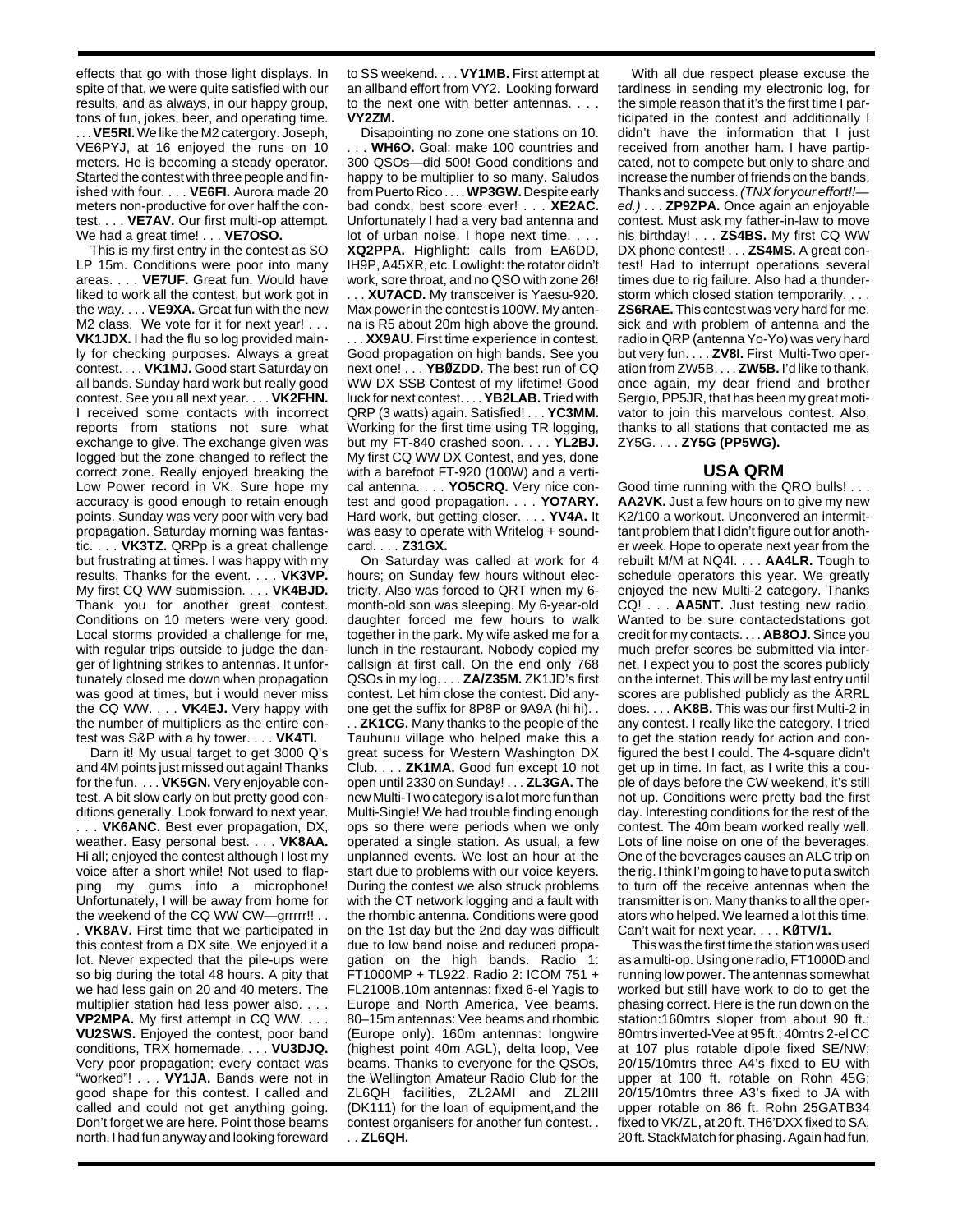but we had other committments for Sunday so we did not operate after midnight Saturday and only half a day on Sunday. Hope all the GMCC'er had fun...PTL and God bless. . . . **KØUK (KØUK & WAØRSX).** Voice keyer quit (again!). Tough propogation first night, wow! . . . **KØXH.** This is my first contest since upgrade to General. My dad K1RC talked me into it. Now I'm hooked on contesting. . . . **K1CGJ.** Decided to do all-manual contest ops, no log program, no spots, paper log, and enjoyed the deja vu! (Maybe I'm a closet masochist to do 40m split ops.) Number of us stations on wrong VFO! . . . **K1EY/4.** Very interesting propagation. Spent a lot of time working Europe with beam pointed south! Got good propogation late Sunday to west. I could barely hear VK's and ZL's but could break pileups! Competition gets stiffer every year! I missed being at J3A this year! . . . **K1HI.**

This is my first contest. . . .**K1NOK.** Really enjoyed myself this year. Got to spend extra time in the chair. Band condx were pretty good. I never got an opportunity to fix my amplifier and had to run LP. It's a bit more challenging work, but I did have fun. . . . **K1RV.** Run stations, please ID after each QSO!! It's so frustrating especially at the end to wait in your little pile to see if we have already worked. Bad sportsmanship! . . . **K1TH.** Friday nite was quite interesting. **K2CS.** My first CQ WW. . . . **K2EL.** All QSOs search and pounce. Ten meters was excellent both days with new multipliers flowing in till the end of the contest.160 meters still presents a problem as a result of the new mandated band plan. Numerous stations both calling CQ and working DX stns below 1840/1843. This new mandate has caused a lot of problems during SSB contests on 160m. The only solution I see would be to recind the 1840 SSB restriction during major contests, which would cause another whole set of problems. Maybe you have an idea. . . . **K2FU.** Worked two new countries. A big thanks to the people who travel to foreign countries to give us low power guys a chance to work more DX! . . . **K2HT/Ø.** Contest started out with terrible condx on 10 meters, and I decided to go single band 15 meters. But once I heard all the 10 meter DX starting in the late morning on Saturday, i decided to switch to single band 10 meters. Smart move—conditions remained quite good for the rest of the weekend! After 35 years of paper/pencil contesting, this was the first time I used computer logging. It's great! . . . **K2MFY.** No antenna for 80/40 this weekend and had visitors so time was limited. Mostly hunt and peck. Wonderful conditions. Hope it is like this for the real contest (CW). . . . **K2NJ.**

The best part of the contest? Meeting so many good friends on the air. A special thanks to Gene, N2AA, at A61AJ for taking the time from the pile-up to chat for a few minutes. I wish I could have been there again with all of you! . . . **K2RED.** 219,705 is score for SOSB (A) 10m LP. Score is to be SOAB for club competition so score that YCCC receives is 784,134. . . . **K2SX.** Wow! . . . **K4BEV.** Stations will not listen in U.S. band.

. . . **K4DN.** Took my first off time at 0700, got a nap and switched my amp back on at 1300. It promplty blew both 20 amp line fuses. Have not determined what failed yet, but the disappointment took some of the excitement away. Continued low power until 2200. Spent some time listening to FS/AH8DX running them...truly amazing. Then decided to pack it in for the weekend. At least I managed to put DXCC into the log over the 12 hours and added some points to the FCG effort. See you again next year. . . . **K4FK (W4SAA).** My best effot ever even though band conditions didn't seem as good as last year. Very few Asians. . . . **K4IE.** First contest. Enjoyed working all the DX stations that I did. . . . **K4JHK.** Love that single band category. . . . **K4VUD.** It doesn't get much better than this! I enjoyed every minute and many thanks to everyone who made a contact with me! See you all next year. . . . **K4WI.** I am never a serious entry but I enjoy all the good contest operators and try to give out a few points. . . . **K4XG.**

Nice contest and enjoyed it very much. Looking forward to next year. . . . **K5DKH.** Great two days working contest. Hate to see the sunspots go south in the near future. . .

. **K5HDU.** First contest. 0nly operated one day, and then only on and off. Enjoyed every minute of my limited operating time. I'll do it again! . . . **K5JFG.** Got home from office just seconds before start of contest. Promptly blew up amp. Worked on other things until Saturday afternoon. I really like to work this contest. I just did not have the time. Did work two VK8's for final needed zone on 15m. Disregard the 75m W5FO contact. I worked him, but we always start the contest together. . . . **K5RA.** 40 zones on 10 meters were not in the cards like last year. . . . **K5RX.** Was just going to play around, but conditions were so good that I couldn't stop! . . . **K5ZD/1.** Conditions not as good as last year but still fun. . . . **K5ZO.** Operated with 100 watts to an MFJ-1786 loop ant disguised as a TV antenna. See qrz.com/k6acz for my antenna. . . . **K6ACZ.** Greatest contest, first time entry. TNX. . . . **K6CA.** This is a very rough contest for this little station, but I worked three new countries, including the ZD8. . . . **K6CSL.** The high bands were in better condition than I expected. I am sorry I had so little time to devote to the contest! I did make great progress with the "archaeological dig" going on; we're cleaning our garage! . . . **K6GT.**

Rotator gave up before contest; not much action with antennas pointing south...CU on CW!! . . . **K6LRN.** Getting better every year from my all Isotron station. Huge signals from KH7R which was S9 through my dummy load! Sunday PM on 15 meters was outstanding! . . . **K6OWL.** Always a great contest. . . . **K6SE.** Operated from Truckee, CA with an end-fed long wire into a tunerwith a Yaesu FT900 runing 100 watts. . . .

**K6ST.** Not so hot in MT QRL family AGN. . . . **K7ABV.** Only operated about 17 hours due to very poor conditions Friday and Saturday morning. From what I heard it got better Sunday. Oh, well. There is always next year. . . . **K7RI.** Back in the '60s when operating contest I had big beams up at 100 to 120 feet and it was fun. Now with only 100 watts and a vertical 4 feet off the ground, it was hard. . . . **K7VAL.** Our first multi-op attempt; wait til next year! Great comaraderie with like-minded contesters. . . .

**K7ZSD.** No 10 meter opening to Europe! . . . **K7ZZ.** Wish I would have had more time to operate this contest. Hope to be more active in the CW weekend. My biggest complaint: After living in western NY where I could work Europe on 40 during daylight hours, I have now moved to an RF vacuum for the low bands. :-) I am convinced, no radio waves below 7 MHz reach this area of the planet. CU in the pileups. . . . **K8FC/Ø.**

Great contest and great conditions! This one was loads of fun! . . . **K8FK/4.** I could not work as a serious contestant for I alway shave to work nights from 11 PM to 7:30 AM—stinks! . . . **K9HY.** Just S&P. Wait till next year. . . . **K9JLS.** All was going well until the elk took down my 75 and 160m inverted-Vees early Saturday evening! Great contest even with the disturbed propagation conditions. . . . **K9MWM/Ø.** Thanks to those good ears that can here 50 watts into a dipole in the garage. . . . **K9OSH.** First time as Multi-2. Lots of fun mixed with a little stray RF. Worked several new countries. . . . **KA6BIM.** What a blast! Thanks everybody! . . . **KA6MAL.** Only had one antenna up on 10 meters. . . . **KA8ZMY.** This was my first CQ WW contest. I only did casual search and pounce. I got a few new countries in my collection now. . . . **KB1GHC.** Condx were pretty bad first night and we couldn't get much going; add to this a few sick ops and our QSO total was pretty low. EU runs helped a bit, but lost one amp then Sunday AM. Wow all other equipment worked well. Thanks for all of the calls and QSYs. Looking forward to CW. . . . **KB1H.** First HF contest. Hope I filled the paperwork out—hi hi. . . . **KB3FCS.** Wasn't able to spend much time this weekend so couldn't work much of the contest, but decided to submit as a checklog—or? . . . **KB6FB.**

Surprised by all the activity on the bands. Worked from the home QTH and had only my horz. dble. right angle loop and 500 watts. Got a few new countries and met a few old friends; that is what ham radio is about, and until next contest, 73. . . . **KB9KEG.** CQ WW is still the best contest in the whole wide world. . . . **KC1XX.** Great condx on 10m! Stations from 28.3 to 29.0! . . . **KC6X.** Solar flare Saturday didn't help. Ten meters to Oceania wasn't as good during contest as couple days before. . . . **KC7UP.** Strange propagation all weekend.

. . . **KC7WUE.** First serious attempt at a contest; had lots of fun! . . . **KC8RAN.** We promise not to drop the beam on jim anymore! . . . **KC9CCQ.** Fun contest, pretty good conditions. . . . **KD6PQF.** First QSOs ever on 40 meters. I like this band. My first CQ WW contest. . . . **KD7IIC.** A lot of fun running the contest with my sons. We had a blast! . . . **KD9ST.** Didn't spend as much time on the air as I would have liked to but had a great time. . . . **KE4KMG.** First time for CQ WW DX Contest submission. . . . **KE6JAC.**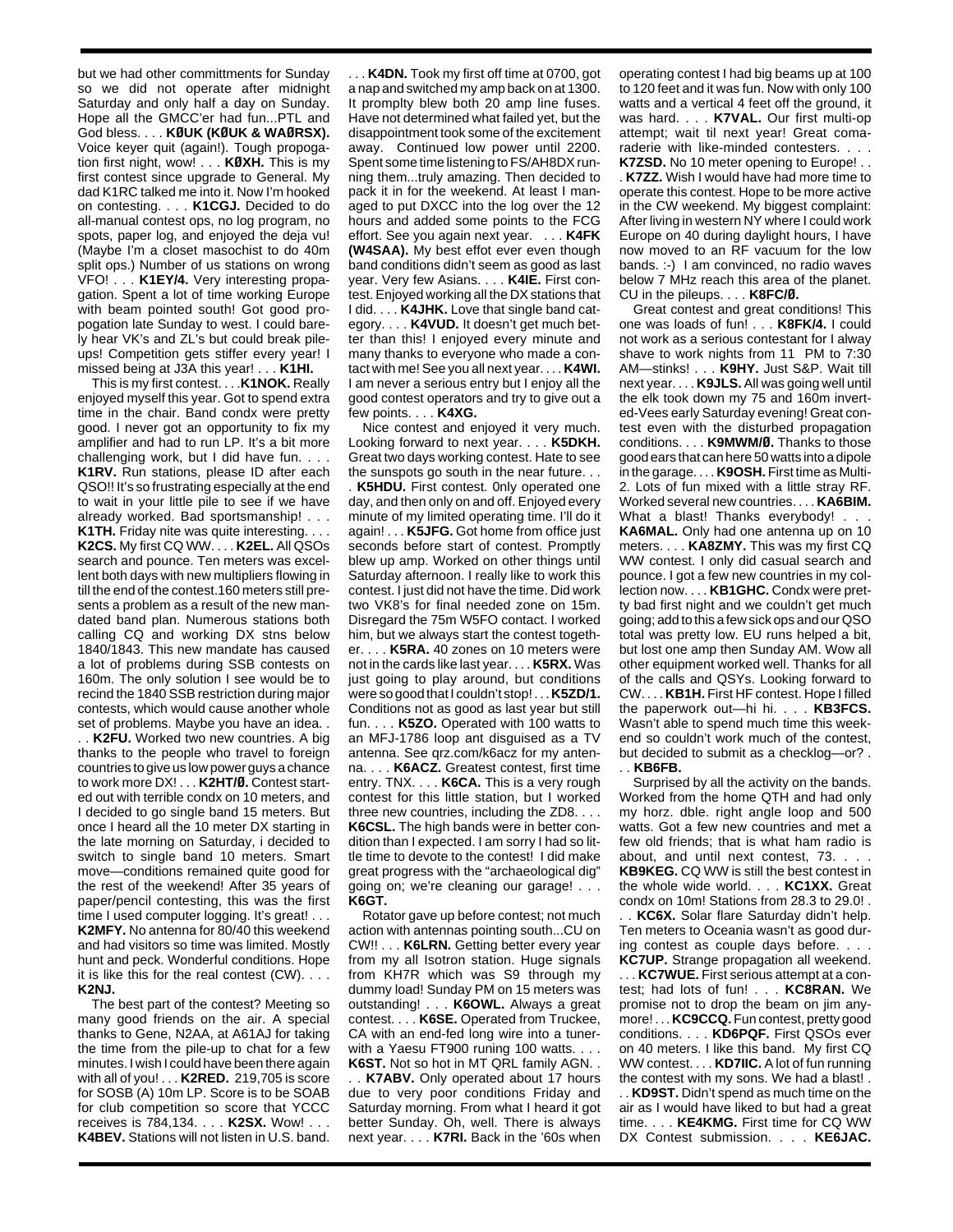Family "stuff" limited me to 10 hours this year. Always seems to come up in last week of October. . . . **KF2O.** My first solo contest. It was fun and I'll be back! . . . **KF4WXD/3.** The CQ WW—always a thrill to compete! All contacts in S&P mode. . . . **KF8K.**

I didn't have much time to operate, but had a great time! . . . **KG1V.** I love this contest. . . . **KG6NDO.** I had to climb the tower four times to repair jumpers on the new tower, during this first contest with beam antennas, and since I refuse to climb in the darkness, I had only 31 hrs of operation according to Writelog. We are definitely on the downside of the solar cycle. I am making progress if I can keep the same score as last year! . . . **KG7H.** Many thanks to all who dug me and my 40m dipole out of the mud. . . . **KG8ZD.** Just a triband and wires. . . . **KI6CG.** Conditions were the worst I've seen in the four years I've been contesting. There's always next year, though. . . . **KI8IZ.** Lots of fun after an almost ten year absence! . . . **KK4RV.** Great time with the new 3-element Fluid Motion Steppir antenna. The ability to change the direction of the beam 180 degrees almost instantly or to use it in bi-directional mode from here in Florida a great plus. This was my personal best. . . . **KK4TA.**All that participated had a blast. This was our first contest at our new club house, also first contest as KK5K. . . . **KK5K.** First log submitted for a contest. Hope I have everything correct! 15m is in great shape. Had to cut short due to local storm. . . . **KK7AC.**

Conditions on 10m were good, but definitely down from 2001. Active geomagnetic activity killed the high latitude paths to the east coast of North America. I heard no zone 17 or 18 stations from central Asia and the evening openings into eastern Asia were disappointing. Nonetheless, it was a fun time to see 10m in reasonably good shape at this stage of the solar cycle. I guess that it's time to get the tribander up for next year's event!

. . . **KO4MR.** First all-band HP effort. Amazing how different the contest seems versus LP or single band. . . . **KQ3V.** 1500 watts is too easy; try QRP for some real fun! . . . **KQ4YY.** I won! I won! I won!...right? Working the CQ WW at QRP level is a blast! . . . **KR1ST/4.** As usual, a great time was had by all. . . . **KR6NA/Ø.** Say, can we get astronauts to participate in this contest? Since my signals were going through the holes in the ionosphere and not received by many stations here on Earth, they could have been copied in deep space! . . . **KS7T.** Mediocre conditions, great DX participation, fantastic fun. . . . **KT1V.** It was a strange weekend. The three of us expected more time on, but unpredictable things happened. Fun with good condx though. . . . **KV1W.** Started with poor conditions on 20m. Improved during the contest. Starting late Sunday morning the QRN got real bad on 20. Quit a little early as the noise was getting to me. . . . **KX2S.**

Very happy with increased score over last year. . . . **KY1B.** I had a lot of fun and I want to thank everyone who worked my station. My main goal was to get active on 40, 80, and 160. I managed to do that. . . . **KY5G/7.** Nice conditions. Had very limited operating time, but worked some new ones using a low wire. . . . **NØNB.** Great time! Work cut into contest time this year but still got several new ones and several new zones. . . . **NØYYO.** It would be real nice to see a "triband only" catagory. . . . **N1API.** I hope everyone had as much fun as I did. I am already looking forward to doing it again next year! . . . **N1BCL.** Although conditions down from last year, my score was up 10% due to all the activity. Thanks guys. . . . **N1DG.** Ten-Tec Omni 6 transceiver, Hercules II 500 watt amp, wires for 160 and 80 and 40, TH5/MK2 tribander. . . . **N1JP/2.** My personal best operating this contest Single Op Assisted even though I participated on the high bands only. One of the most fun CQ WW contests I have operated save when operating as a multi-op station! . . . **N1MD.** We made 32 QSOs out of band. I have sent the details to <k3est@cqww.com>. . . . **N1MM.** Didn't get the 160m inverted-L up in time so I loaded a pair of its elevated radials as a low dipole and was amazed to work 4 mults withmy 100W! . . . **N1SV.**

Had fun but could only operate a short time as I had a fraternal visit to make in Connecticut. Looking forward to the ARRL DX contest in March. . . . **N1VI.** Having fun w/modest station. . . . **N1XXU.** We had a great time in the contest. Our biggest accomplishment was working DXCC on two bands and working about 10 new DXCC countries!

. . . **N2AUK.** First CQ WW and only worked 40m. What a zoo! Lots of big guns, but timing is everything. Pretty happy with results. Ssleeping in the day, Operating at nite!! Now I have to spend time with the XYL, out to dinner. Must pay to play. . . . **N2KX.** Unable to work longer. Just recovering from major surgery. I enjoyed the short run. See you next year! . . . **N2LQQ.** Moved from Manhattan to suburbia. Nice to hear everybody. Lots of fun. . . . **N2NI.** Only had a very short time on this year but it was much better than nothing! . . . **N2VR** My first "big" effort in CQ WW. I have dabbled before but this time I planned to spend a good part of the weekend at the radio. Band conditions were tough and my vertical was not cutting it, so early Saturday I put up a multi-band dipole which helped a lot. I am already planning antenna changes for next year! . . . **N3GNW.** All kinds of problems! My computer kept locking up when I played the DVP. My new Orion 2800 antenna rotator misbehaved, so I was pointing the wrong way much of the time. The 250 volt circuitbreaker that the amp was on began tripping off towards the end of the contest, etc. All in all it was not my best contest! . . . **N3HBX.**

Worked at M/M K3ANS for most of the contest. Then had to come home on Sunday and watch my harmonics while XYL went out. This little effort was a couple hours in between babysitting. :) . . . **N3MX.** Antenna feedline failed shortly into contest. Did not find problem quickly enough. . . . **N3OK.** Had a great time in our first ever Multi-2 effort in the CQ WW SSB test. Conditions were spotty at times, but we kept the stations manned fulltime and gutted out some slow hours. It was great having Walt with us once again. Thanks to all my ops for a splendid job. . . . **N3RS.** Propagation just fair, but lots of activity. Hard to get runs going, especially on 10 and 15. SSB DX on 40 and 80 is hard, but I worked at it and did better than '01. Final score just a bit better than '01. Noticed fewer Qs on 10, more on 20 vs '01, probably slightly fewer sunspots. . . . **N3UM.** Missed at least 15 countries that were not listening up for USA. Limited amount ofoperating time but had fun anyway. Highlight was new country on 40m...thanks to 4W6MM. . . . **N4CC.** Great conditions. The meager antenna farm (wires in the woods) continues to be a real drag. . . . **N4GG/3.** Carbon copy of last year. Price you pay for no equipment. . . . **N4MO.** Bands were in great shape; really enjoyed the contest. . . . **N4RQ.** Good time was had by all. Despite conditions that were not as good as last year we managed to increase our score. Fantastic job done by the operators. . . . **N4TO.**

The conditions this weekend were down considerably from those last year. Ten closed 2.5 hours earlier and opened an hour later both days than last year. Those of the low power persuasion, whose signals flirt with the noise level, are going to find it hard to keep up the interest when the days of acting like a big gun (running DX) are a distant memory. The declining conditions caused my score to go up this year. Since i was unable to get any runs going, I had no choicebut to S&Pp. As a result, I had 54 more band countries and 20 more band zones using the same station and the same amount of operating time. As a result, my score is up almost exactly 10 percent, even with fewer contacts. Sunday was better than Saturday, but still not as good as last year in terms of 10 meters being a great place for a midwestern low power guy to flex his muscles. . . . **N4TZ/9.** Made my goal of 500-plus with good band conditions. . . . **N4UH.** Not many replies to my low power CQ's but TT8ZZ made them worthwhile! . . . **N5AW.** Ten was good. I wish I had more time to operate. . . . **N5KB.** I awoke at 4 AM during the contest and turned on the rig. 20 meters seemed dead, except for one station—ZL7C. I worked them on the first try and then went back to sleep. . . . **N5LF/4.** Great band conditions on 10 meters! Tuning VFO entire contest. Thanks to Bob, NX5M, for use of his impressive station. . . . **N5XJ.** Conditions were strange due to the solar activity. Europeans on 15m had

very heavy auroral sound and we W6's could only work some Europeans on 10m by sidescatter. Lots of fun, thanks to good JA operators. . . . **N6BV.** Sorry it was so 10m LP. I am sure I set up the submission that way. For some reason it came out all band. . . . **N6RV.**

One new country. I've got to put my R7 back up. . . . **N6TPT/7.** Equipment: Yaesu FT-1000MP MK V, Cushcraft X-9. Almost all of the contacts were on low power. I had a great time. Tu es see you next year. . . . **N6WS.** Nice to hear 10 meters so busy over the weekend. . . . **N7UK.** Fun all around and yes West Virginia is in zone 5. . . . **N8EMS.** Very good band condx. My first run with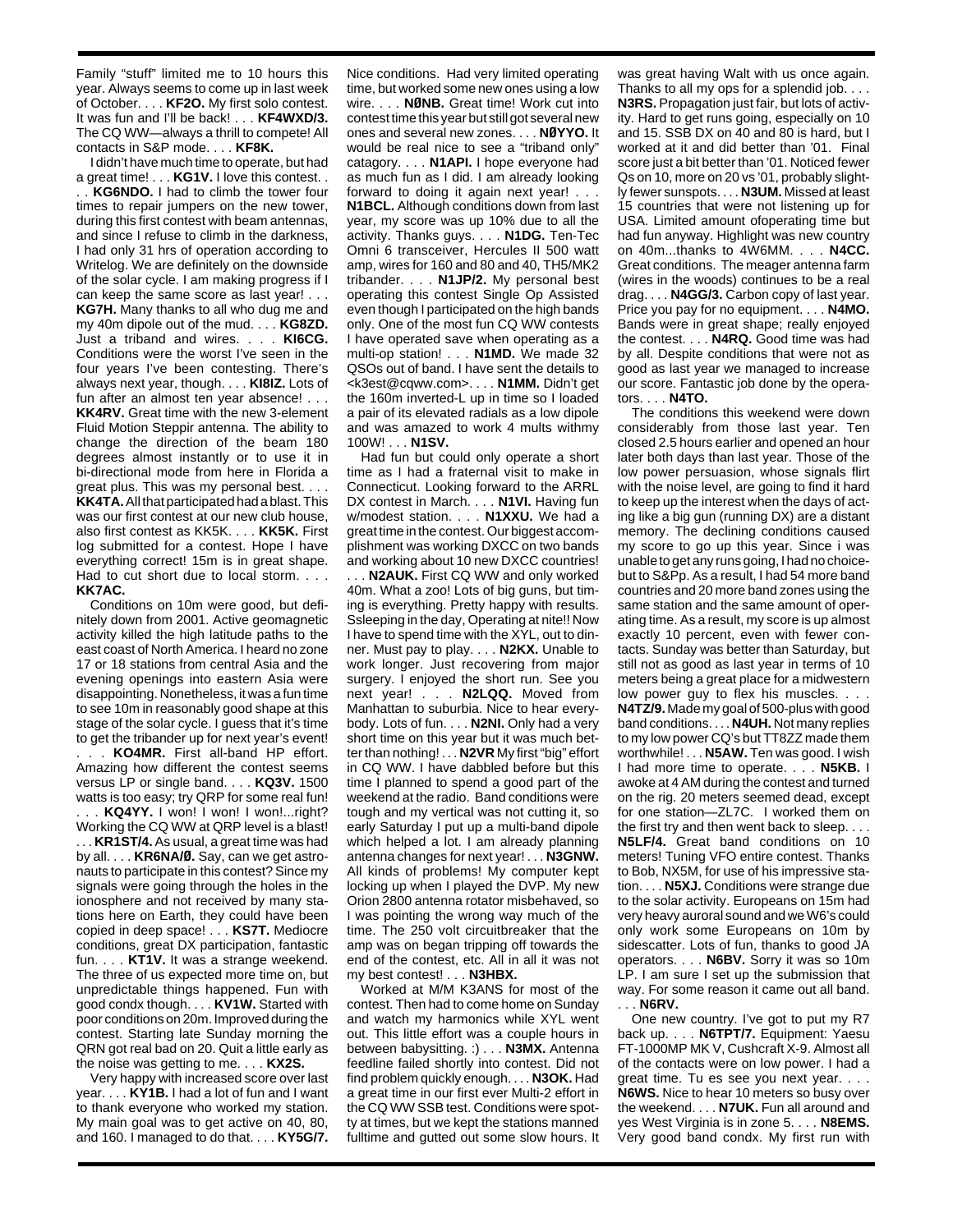Writelog and the new Mosley tribander. Can't wait for the CW part of the contest! . . . **N8IE.** Just a few Q's to test out the stn./op. I had to work the WW weekend. I broke most pile-ups with ease at the start; it could have been a good weekend. Nice to hear familiar calls. The low bands (75/160m) were awful for an average station like mine. . . . **N8II.** Tough going with the absorption up north. .

. . **N8LIQ.** My laptop crashed right in the middle of the first hour. . . . **N8MWK.** Where were the Pacific Rim countries? . . . **N8NYI.** Speed is important, but not with callsigns in bad conditions. Listen to DVP's before using on air.

. . . **N8SHZ.** Very challenging contest with only 5W using an FT-817. I hereby claim that all contacts made via 15 meters were done at QRP (5 watts). . . . **N8VGY.** Had fun as always!! . . . **N8XE.** With a little help from Lou Gehrig's spirit I was able to see this one through. While certainly not in contention, I was at least in the race. I can't help but wonder how many other physically challanged contesters are out there? . . . **N9LCR.** Had a blast! Only had a few hours to operate, but even with my little station I managed to work 69 countries and 24 zones! I'm really looking forward to the next one! . . . **N9RLA.** First shakedown for all bands for this station. The supply of multipliers was just endless. Have to operate for a week to try to get them all. . . . **N9RV.**

First time ever using more than 100 watts. I think I like it! . . . **N9SE.** Very little time to operate this year. Bands were terrible Friday night; had to work hard for contacts. Somewhat better Sunday but black hole earned its name. Station conditions: TS-2000, 100W TH2MK3 at 37 ft., DX-B 40/80m at 34 ft. Will be more serious in CW test. . . . **N9TF.** Ended up just poking around on this one. Had to do some yard work and antenna repair on Saturday. Worked only about 6 hours total of the contest, mainly Sunday afternoon. Thought conditions were pretty poor. I also had to fight some new power line noise. Guess I have to make a call to the power company! This contest always makes me look forward to the day when we have a universal 40 meter frequency! . . . **NA9D.** 10 meters sure was hot this year. A little over 32 and a half hours on the air. . . . **NC4MI.** Condx bad the first night. Glad they improved on Saturday and Sunday. Great to see all of the stations on from Africa. . . . **NEØP/5.** I'm a new ham and this was my first contest. Wonderful! . . . **NE1RD.** All ops seemed to be much more courteous this year. Most actually waited when specific call requests were made in a pile-up. . . . **NE4S.** Not only my first contest after a 10 year absence, but an all-time personal best! . . . **NG1J.** Not bad considering my home-brew G5RV is up about 30 feet! . . . **NJ1Q.**

The whole event was just a lot of fun from the very first contact to the last one just before time ran out. . . . **NK7C.** Note: There are several duplicate contacts in this log. The score is reflective of this, counting them as zero points for the second QSO. I left them in this log as I am not sure if we are in their log for the first QSO. I can provide a list of

dupes if needed. . . . **NK7U.** Our first multi-multi effort. . . . **NS2P.** I know for sure that I need to put up bigger antennas for 20. I was asked to QSY because a net was about to start! . . . **NX5M.** Enjoyed my first experience with low bands in a major contest. My most productive part-time (50%) effort to date. I upgraded my operating software just hours before the contest and was very pleased to see search-and-pounce run rates that consistently exceeded sit-and-CQ rates. This is the software/packet combination that should have people rethinking theircontest strategies.with an unproven sloper on 80/160. I ended up manually switching to my log periodic antenna to receive 80 meter signals that were lost in noise on the sloper. That was a pain in the butt, but for a first-time experience on the low bands, it was awesome. I was shocked that people could hear me at all on 160 because I was running QRP there because of RFI potential. Many thanks to many operator efforts to get my unusual prefix correct. I hope it doesn't get "cleaned up" in post-contest reviews. Station is FT1000MP, Alpha 87A, M2 log periodic at 20 meters, a wire sloper (aimed west) for 80/160 and Writelog 10.36G. I hope to have better low-band receive and transmit antennas by next contest season. Until then, this will do! . . . **NZ3O.**

Conditions pretty good. Used jst-245 at 100W to 5-el Hy-Gain beam on my hilltop near Pikes Peak. . . . **WØAH.** Great time. 10 meters was best. . . . **WØCBH.** Where was Europe? . . . **WØOR.** I played—didn't compete—or try to, but the bands were generally good. . . . **WØOSK.** Wow, lots of activity! Great fun!! . . .**WØRSR.** After contesting for several years at my old QTH with the call NXØI as a multi-single station running high power with monobanders on three 100 ft. towers and phased verticals on 80–160 meters, it sure was humbling to now be running a Gap vertical and 100 watts. It just ain't the same. . . . **WØWG.** Low power is a challenge but was lots of fun. . . . **WØZA.** Got back from a business trip on Saturday night, and could only put in a few hours. Had lots of fun anyway. Wish I could have done the whole thing! . . . **W1JQ.** CQ WW = still the greatest! . . . **W1ZK.** Worked TYØT, Benin, for a new one. . . . **W2HTX/7.** Not bad after we got through the Friday night flare recovery but still not as good as the last two years. No Europeans on 160. Forty was good with excellent Asian openings. . . . **W2LU.** My goal was 1 meg; that's enough for me. Bring on CW! . . . **W2UP/3.** Worked three all-time new countries—N. Cook Is., Congo, and Niger—so I'm happy! . . . **W2VU.** Conditions excellent, QRM heavy, no time to operate! . **W3HDH/9.** Could only work contest for short while. Hope this helps others. Rig Elecraft K2 5W, 160m inverted-Vee antenna. . . . **W4DEC.** My loops are working and the bands were hot! . . . **W4NTI.**

My beam was stuck in the southeast direction most of the contest; this limited my activity. It was nice to see 10 meters open. Wait until the CW contest. It was a lot of fun. Thanks to all the DX stations. . . . **W4TDB.** Our first effort at KG4NEP. We built a five tower station in six weeks. To re-use an old phrase by Roger Burt, N4ZC, this place is champagne station on a beer budget (really cheap beer). Storage shed turned into a three-position M/S operating shack. Sure had fun! . . . **W4WS.** CQ WW has to be the most brutal contest of the year. Conditions were good for the Mid-Atlantic states. . . .

**W4WTB.** Great fun on 10 meters in spite of aurora! . . . **W4ZV.** Low power and antennas cut for low PH made it hard. Fun as always. . . . **W4ZW.** Good band conditions the entire weekend. . . . **W5FL.** Nine hours casual operation. Fun contest! . . . **W5GAI.** Blew an amp. What can I say? . . . **W6EEN.** Lost the first hour because of last minutes to the antennas (big mistake). Then, the logging program just wouldn't talk to the radios. Had to back up and restart with other software. Fantastic contest. Now for the CW section. . . . **W6IXP.** Thanks to the committee for the new category. It was a real blast. . . . **W6KK.**

Terrific propagation! 10 meters was fantastic for the entire contest. I missed the West Coast-to-Europe opening Saturday morning and still managed to work 24 zones on 10 meters running 5W QRP. When the solar conditions are alive and well, there are no meters like 10 meters! . . . **W6RCL.** Conditions not as good as hoped for, oversleeping both nights, and a plumbing emergency during the last two hours of the contest kept me from meeting and beating last year's score. Close but no cigar! Had a great time anyway! . . . **W6SA.** Always fun to go out and get some new countries. . . . **W6ZZZ.** It is tough to work QRP without voice keyer. Unfortunately, no openings to EU from western Washington on 10m. . . . **W7/KH7YD.** Horrible condx, but still fun. . . . **W7DX.** Thought condx were awful here in Oregon. Always there are the few that got away such as the V51 station. Also heard others work 5Z4 and VK8 but did not hear them here. . . . **W7FP.** Disappointing result this year. Only made half of last year's score. Conditions stunk from Oregon. Big aurora and no 10–15m EU runs. Too bad becuz it may be

this way and worse in the next several years. . . . **W7GG.** Wow! What a hoot! . . . **W7GTM.** Some bad conditions. 80 meters really bad but still had lots of fun. . . . **W7QF/4.** It sure was great fun to work both types of op: those "going for the gold" and those . . . **W7SW/6.** Lots of fun despite high A-indicies. . . .**W7VJ.**

Working Western Sahara, Senegal, the Galapagos Islands, and Guam was exciting, but the big thrill was Hawaii on 40 meters. . . . **W8KNO.** Conditions seemed to improve as contest went on. Sunday 10 meters was good. Unfortunately I was on 15! . . . **W9RE.** Was my first entry in a contest. I never thought that QRP could be so tough, but I enjoyed it. . . . **W9RPM.** Well, Murphy finally did in my antenna, so I spent most of Sunday repairing beam. At least now I am prepaired for CW—yea! . . . **WA1FCN.**Beam stuck on NE all weekend. Anyone in Asia Pacific who heard me has good ears. . . . **WA5SOG.** I didn't intend to be low power. I lost the amplifier just before the contest began, but had a good time anyway! . . . **WA7WA.** I had a ball and picked up a few